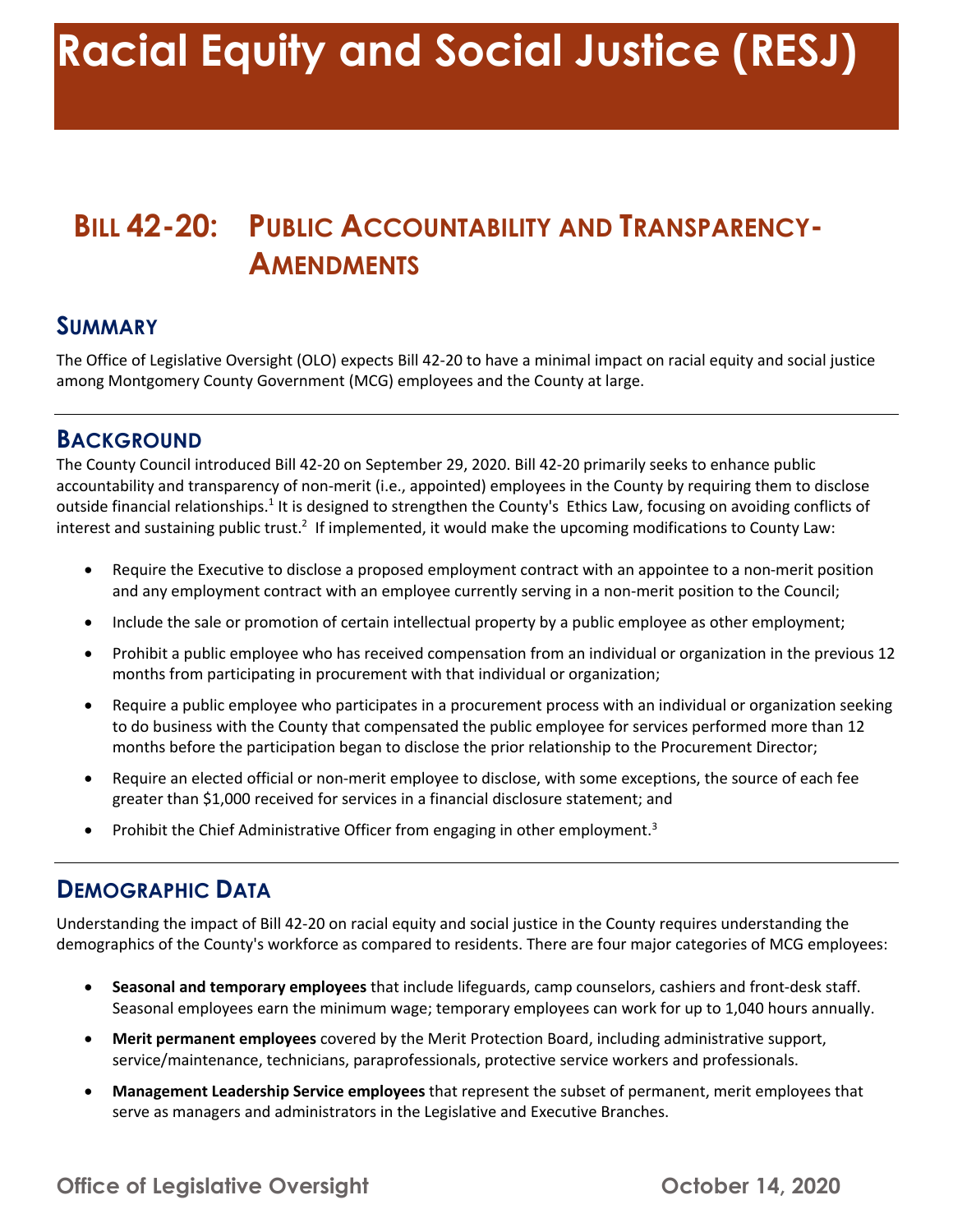• **Non-merit, appointed employees** who account for the senior-most positions in the Montgomery County government. They include department directors, senior advisors, and confidential aides.

| <b>Race and Ethnicity</b> | County<br><b>Residents</b> | Seasonal &<br>Temporary<br><b>Employees</b> | <b>Merit</b><br>Permanent<br><b>Employees</b> | Management<br>Leadership<br><b>Service</b> | <b>Non-Merit</b><br>(Appointed)<br><b>Employees</b> |
|---------------------------|----------------------------|---------------------------------------------|-----------------------------------------------|--------------------------------------------|-----------------------------------------------------|
| White                     | 55%                        | 33%                                         | 48%                                           | 64%                                        | 37%                                                 |
| <b>Black</b>              | 21%                        | 37%                                         | 27%                                           | 19%                                        | 9%                                                  |
| Latinx                    | 20%                        | 15%                                         | 11%                                           | 6%                                         | 6%                                                  |
| Asian                     | 17%                        | 6%                                          | 7%                                            | 6%                                         | 3%                                                  |
| Other/Non-Reported        | 11%                        | 6%                                          | 8%                                            | 5%                                         | 46%                                                 |
| <b>Total Number</b>       | 1,050,688                  | 3,014                                       | 9,381                                         | 396                                        | 89                                                  |

 **Table 1: Montgomery County Residents and Government (MCG) Workforce by Race and Ethnicity** 

 Sources: American Community Survey, 2019; Montgomery County Personnel Management Review, 2020; and Montgomery County Office of Human Resources Unpublished Data on Non-Merit Positions, 2020

An analysis of data comparing the race and ethnicity of County residents to MCG personnel groups shows that:

- • Black employees are over-represented among seasonal, temporary and merit permanent MCG employees compared to their resident population, but they are proportionately represented among MLS employees.
- • White employees are under-represented among seasonal, temporary, and merit permanent MCG employees compared to their resident population, but over-represented among MLS employees.
- • Latinx and especially Asian employees are under-represented among every MCG employee group compared to their resident populations.

 The over-representation of Black employees among seasonal, temporary and non-managerial merit positions and the over-representation of White employees among managerial positions are consistent with the occupational segregation that characterizes the U.S. workforce.<sup>4</sup> However, it's unclear whether occupational segregation by race and ethnicity characterizes non-merit, appointed positions in the County because nearly half of employees in these positions (46%) did not disclose their race or ethnicity or selected "Other." Nevertheless, the known racial and ethnic makeup of MLS employees suggests that White employees are also over-represented among the 89 non-merit positions that would most be impacted by Bill 42-20.

### **ANTICIPATED RESJ IMPACTS**

 **Montgomery County Employees:** Since the racial and ethnic makeup of non-merit employees remains unknown, the RESJ impact of Bill 42-20 remains undetermined. An analysis of MLS demographics, however, suggests that White employees are likely to be disproportionately impacted by the proposed amendments to County law because they likely account for a majority of non-merit employees.<sup>5</sup> Yet, since non-merit employees account for less than one percent of MCG's overall workforce, the impact of Bill 42-20 on the MCG workforce as a whole is negligible.